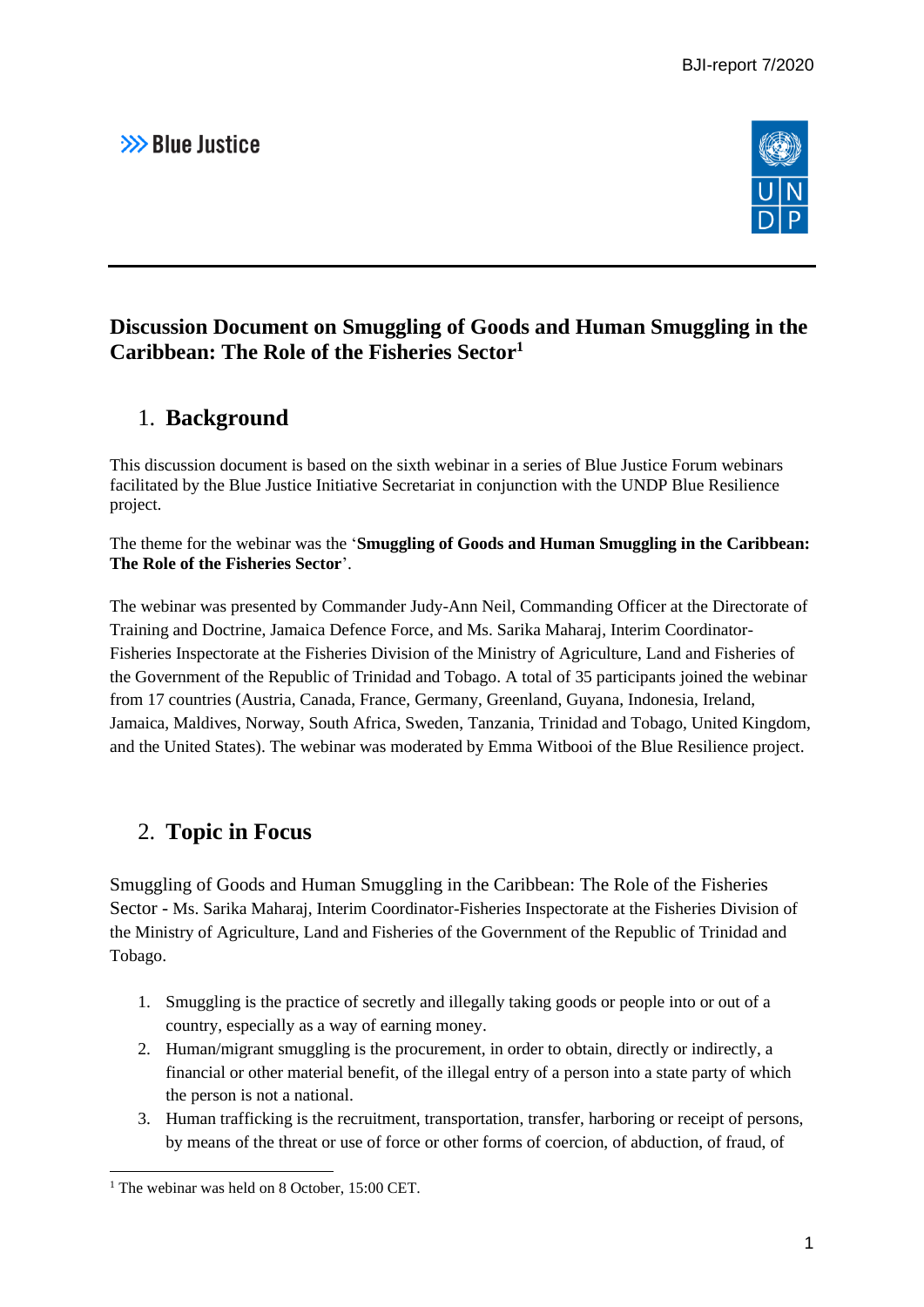deception, of the abuse of power or of a position of vulnerability or of the giving or receiving of payments or benefits to achieve the consent of a person having control over another person, for the purpose of exploitation.

- 4. A wide variety of cargo is smuggled in the south of the Caribbean, ranging from drugs, guns and ammunition to wildlife, domestic animals, fuel and other essentials such as food and pharmaceuticals; or a mixture thereof.
- 5. The Caribbean islands function as transit countries between source regions (Central America, South America and West Africa) and the major destinations for drugs (USA and Europe), persons (TTO, USA and Canada) and fish and fish products (Europe and East Asia).
- 6. Recent good-smuggling trends in Trinidad and Tobago (TTO) include:
	- Increased smuggling between Saint Vincent and the Grenadines (SVG): marijuana from SVG to TTO for the local market; cocaine and arms from South America, via TTO to SVG
	- Illegal shipments of marijuana arriving from Jamaica though TTO legal ports of entry and from Venezuela along the northern coast of TTO
	- Increased cocaine smuggling from South America, via Venezuela, across Gulf of Paria, landing in Western, Northern and Southern and South-Western coastlines of TTO for transshipment to destinations including US. Virgin Islands, St. Vincent, St Lucia, Barbados, Jamaica and the United Kingdom
	- Smuggled goods for consumption (e.g. goats, wild pigs, cheese) supply migrant community in TTO
	- Recorded increase of active involvement of women in drug smuggling
- 7. Related maritime law enforcement trends:
	- Traffickers increasingly use larger cargo vessels for big drug shipments
	- Pirogues remain key in human trafficking and smuggling but less so for narcotics
- 8. Smuggling of humans in the south Caribbean is a lucrative business with an annual turnover of USD 10 billion (2017). An estimated 80,000 – 120,000 persons are trafficked or smuggled through the Caribbean annually (2019 CARICOM Report on Human Trafficking). Venezuela, Haiti, the Dominican Republic, Nicaragua and TTO are the epicenters of human trafficking. Venezuela is the main source country of trafficking victims to TTO, Canada and USA.
- 9. **Recent trends in the smuggling of humans in TTO** include:
	- An influx of Venezuelan and Colombian migrants in local brothels
	- Concentration of undocumented Latin American migrants on south and south west of TTO
	- Persons also smuggled from other island states
	- Women increasingly observed as being involved in smuggling and trafficking (e.g. facilitating recruitment, cross-border transport, housing and trafficking of persons).
- 10. The role of sex prostitution:
	- Sex may be a way for migrants to cover initial cost of their journey, sometimes willingly but most often not.
	- Additional costs of housing, food, clothes, and medicine result in the women become indebted.
	- The impact of Covid-19 restrictions on the local tourist industry, such as less work available in restaurants and recreational establishments, render migrants, young women and children increasingly vulnerable to being coerced into the sex trade and prostitution to pay their debts.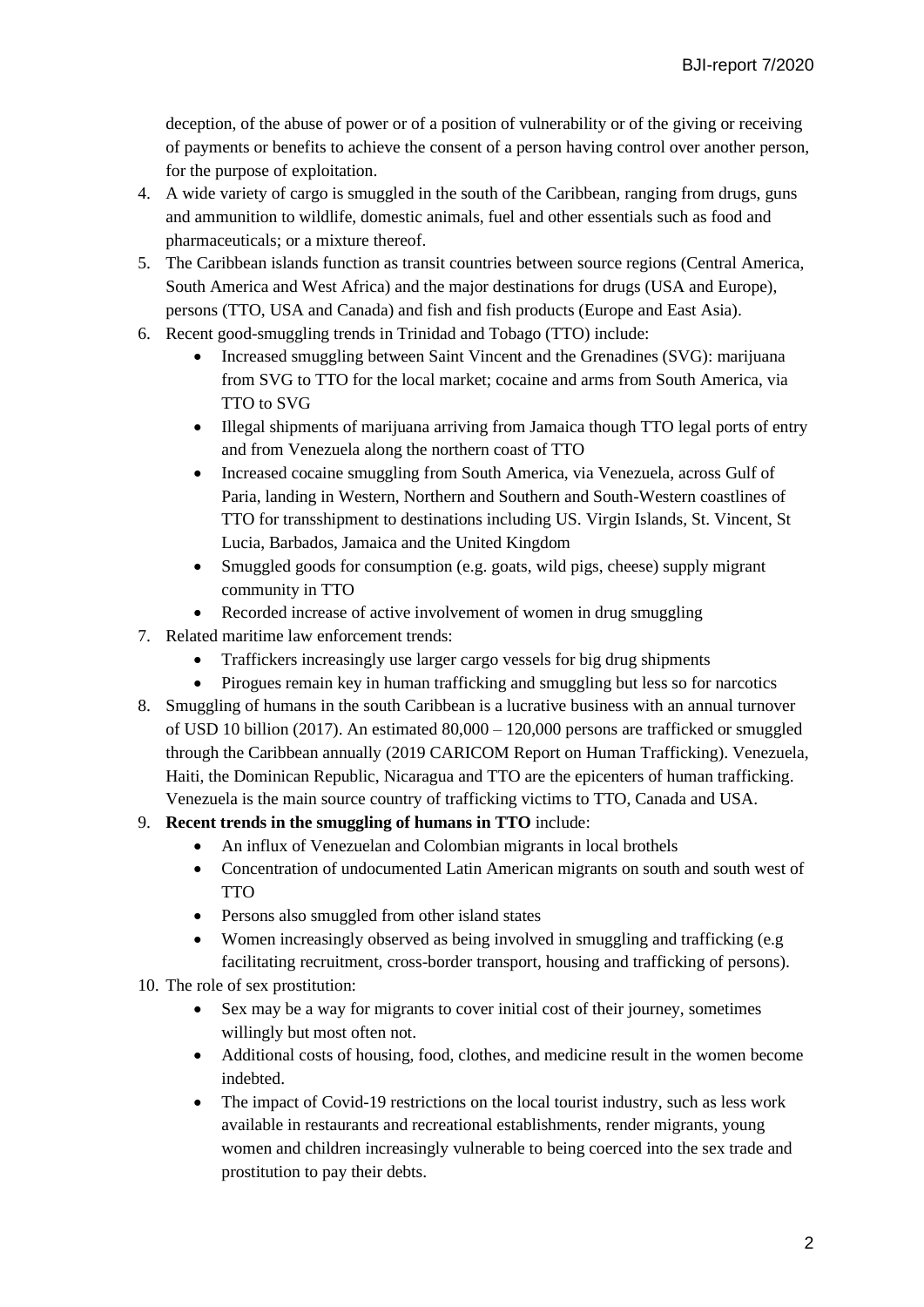- Frequently young women and children from Venezuela and Columbia are forced into sex prostitution
- It has been reported that raids on brothels were triggered by owners so women are deported, making room for a fresh batch
- 11. **Criminal brokers**: play a central role as intermediaries in illicit supply chains in TTO. They reduce mistrust between criminal groups and facilitate connections to build, protect and reconfigure criminal networks, including transnationally and ensure a constant flow of drug and/or human trafficking.

#### 12. **Involvement of TOC networks in human smuggling and trafficking in TTO**:

- Mainly Asian, Trinidadian and Venezuelan gangs, less often Colombian and Mexican gangs.
- Generate profit from abduction, transport, housing, sex prostitution and resale of persons.

#### 13. **Involvement of TOC networks in the fisheries sector**:

- Fisheries crime: fraud (vessel registration to disguise beneficial owners); tampering of markings on vessels; spoofing of Automatic Identification System (AIS) or going dark (turning off vessel tracking devices); forced labour on fishing vessels (male migrants becoming victims of trafficking) and IUU
- Crimes associated with fisheries: fishing vessels illegally transport goods, migrants and victims of human trafficking; fishing fleet and licences to claim a legitimate source of income to launder money obtained from smuggling.
- 14. **Fishing and Coastal Communities** play various roles in relation to these criminal activities, including in: transporting goods and persons via sea from one jurisdiction to another; facilitating landing and safe passage from the landing site; involvement in handover to of goods or persons for local distribution or transit; and involved in local distribution.
- 15. Push factors (drivers) of community involvement include: the inherently risky nature of fishing, declining fish stocks and reduced income, and threats by gangs.
- 16. Pull factors of community involvement include: sense of low risk, minimal investment, easy rewards, leverage of existing resources such as vessels and knowledge, ease of mix of legal and illegal and legal income.

#### 17. **Impacts of organized crime in the fisheries sector**:

- Reduced contribution to national fisheries development and increased food insecurity.
- Criminals are opportunistic use of FVs in crimes associated with fishing is an indicator of willingness to commit fisheries crimes
- Loss of opportunity for legitimate fishers; loss of revenue for states, including diversion of funds for fisheries conservation and management to enforcement; and undermining of fisheries management measures and management of stocks.
- Contribution to violent and unsafe seas: decrease in maritime security and impediment to Blue Economy
- Increased violent crime in coastal communities, spread of Covid-19 due to illegal entrants, and tragic incidents where local fishers are attacked, left to die and their vessels are stolen.

#### 18. **Recommendations in TTO and regionally:**

• Increased national, regional and international **collaboration**: specifically on intelligenceled prosecution and contribution via regional mechanisms; inter-agency MOUs and implementation of FAO Port State Measures Agreement (PSMA) and contributing to relevant data sources to inform policy, legislation and enforcement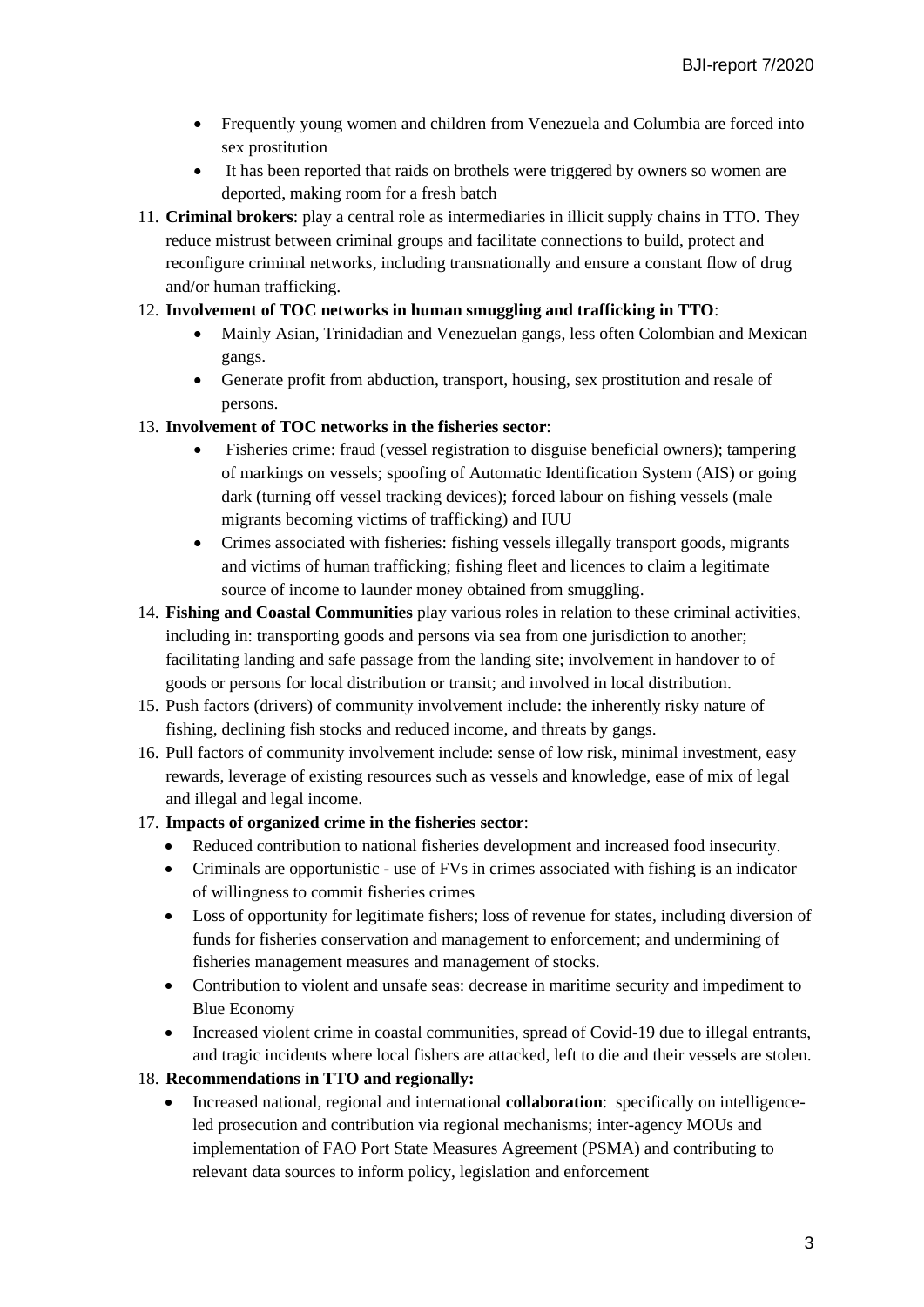• Use of legislation towards increased **prosecution**: to combat goods smuggling, in light of lack of specific laws, engage existing legislation on customs, immigration, illicit drugs, and port activities. For anti-human trafficking/smuggling: utilize dedicated national laws. For fisheries crime and crimes associated with fishing: use existing fisheries legislation towards e.g. increased forfeiture and disposal and refusal to grant fishing licenses; and shipping legislation (to e.g. deny port entry, remove vessels for registry and extend liability to all beneficial owners). Review and reform laws where needed, particularly to be in line with UNTOC and its Protocols. It is especially important that legislation is flexible enough to respond effectively to the constantly evolving nature transnational organized crime.

Trafficking and IUU Fishing in Jamaica - Cdr. Judy-Ann Neil, Commanding Officer at the Directorate of Training and Doctrine, Jamaica Defence Force.

- 1. Transnational crime is a growing concern for both developing and developed countries. Globalization has bolstered the trade of both legal and illegal commodities worldwide. The geostrategic location of Jamaica makes it a transshipment point for both licit and illicit goods
- 2. Illegal, Unreported and Unregulated (IUU) fishing is one of the main threats to fisheries resources in the Caribbean. It poses a threat to Jamaican ecological systems, food and economic security, and is a major factor for the economic vulnerability for local fishers.
- 3. In Jamaica, IUU fishing is primarily committed by domestic artisanal fishers who operate near the shore and oftentimes 'overlook' the need for a license. The greatest impact I IUU fishing, however, is from foreign industrial fishers, based on the size of their vessels and crews, as well all the volume of fisheries resources they harvest illegally. They target high value species such as queen conch, lobster and sea cucumbers.
- 4. As a result of the increase in IUU fishing, fishing is no longer perceived as a lucrative job in Jamaica, and some of the vulnerable fishers are targeted by criminal networks to engage in transnational crime.
- 5. **Five main dimensions of trafficking** can be identified: economic; geographic; globalization; technology and 'other' factors, particularly gang culture.
- 6. In Jamaica, the economic dimension of trafficking is partly rooted in economic disparity as in the 1960s, approximately 20% of society generated 61% of national income in addition to high rates of unemployment, particularly amongst the youth. Thus, drugs and arms trafficking present a lucrative option for economically vulnerable persons in society.
- 7. The geographic dimension of trafficking can be attributed to Jamaica's geo-strategic location between the supply countries for narcotics and the demand countries in North America and Europe.
- 8. Globalization has transformed the way the world trades goods and services and has, similarly, facilitated the trafficking of illicit goods. The growth of the legitimate import/export market in Jamaica in the 1980s saw a corresponding expansion of the movement of illicit goods, with traffickers utilizing established means and routes for moving legitimate cargoes.
- 9. Commencing in the late 2000s, traffickers leverage the use of technology to their advantage. This includes the use of encrypted emails, smartphones, and voice over internet protocol (VoIP) to communicate and coordinate their operations. Drugs and arms traffickers also employ GPS to rendezvous at pre-arranged coordinates at sea to exchange contraband.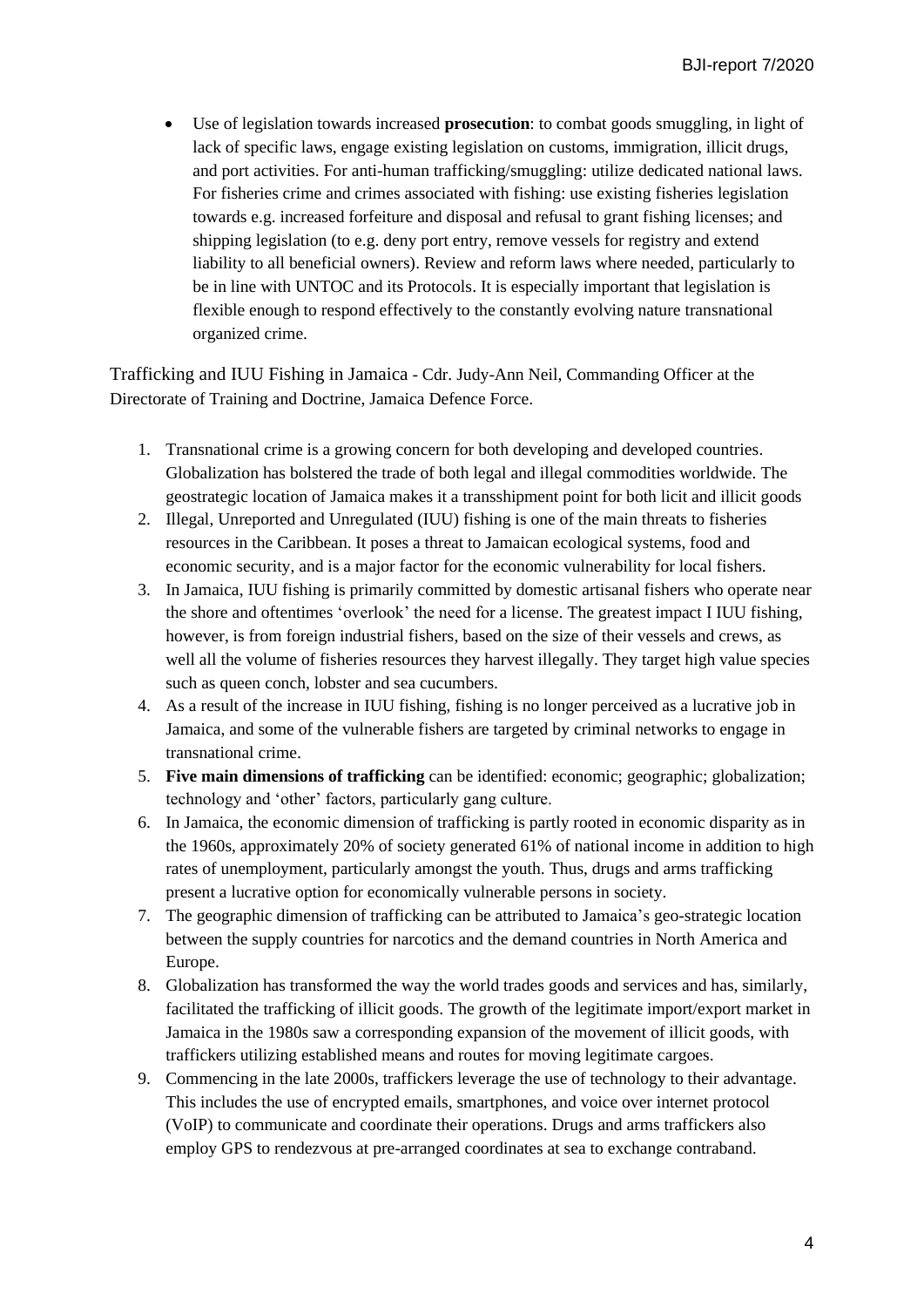- 10. There appears to be a symbiotic relationship between trafficking in Jamaica and the growth of gangs on the island. With over 268 gangs in the country, gang members engage in a wide range of illegal activities, including drugs and arms trafficking, in order to fund their criminal enterprise. Further, there is a lucrative guns-for-drugs trade between Jamaica and Haiti wherein marijuana from Jamaica is bartered for illegal arms and ammunition from Haiti; this illicit trade is done primarily by fishing canoes. Under this neo-bartering system, 1000-2000 lbs of compressed marijuana is exchanged for 10-15 types of assorted arms (including revolvers, pistols and rifles) and ammunition. There have also been instances where illegal migrants from Haiti enter Jamaica via these fishing canoes.
- 11. Overall, the current trafficking trends in Jamaica indicate that marijuana is typically trafficked from Jamaica to Costa Rica, Honduras and Nicaragua in exchange for cocaine and weapons; to the Bahamas and Cayman Islands, in exchange for illicit cash (US dollars), and to Haiti for weapons and ammunition. A typical Jamaican-Central American modus operandi involves traffickers, equipped with GPS, cell phones and local cell phones, landing directly on Jamaican shores to off-load cocaine and weapons (20-50ks of cocaine and weapons per shipment), returning, some days later, with marijuana (1000-2000 lbs), completing the round trip in 18-30 hours.
- 12. In fact, the evidence suggests that the routes used by foreign fishing vessels flagged to Honduras, Costa Rica, Nicaragua and Dominican Republic to engage in large-scale illegal fishing are the same routes utilized by maritime arms and drug traffickers.
- 13. In this way, IUU fishing may be regarded as the 'gateway' to broader transnational organized criminal activities, particularly drugs and arms trafficking in Jamaica.
- 14. Additional indicators underscoring this link, include the increased involvement of some fishing communities in criminal activities due to reduced livelihood options as a result of dwindling fish stocks and the reduction in the value of fish, coupled with an increase in the number of fishers and fishing vessels at sea. International competition from imported seafood, lack of deterrence (insufficiently severe penalties) and inadequate Monitoring, Control and Surveillance (MCS) and maritime law enforcement (MLE) operations, unwittingly foster an environment where some fishers and vessel operators are increasingly lured into drugs and arms trafficking.
- 15. **Short-term recommendations** to address these challenges include: acceding to and ratification of the PSMA by the Jamaican government; diversification of training programmes for fishers and vulnerable youth towards creating alternative livelihood options in light of them being an increasingly target for recruitment by criminal operators; increasing MCS  $\&$ MLE operations on maritime trafficking routes, and heightened public awareness of the adverse impacts of IUU fishing and associated transnational organized crime on local communities.
- 16. **Long-term recommendations** include the introduction of stricter fines and penalties for the criminal actors involved and mandatory forfeiture of vessels engaging in large-scale IUU fishing. At a regional level, increased cooperation is needed to deter illegal fishing and associated organized crime.

### In sum:

1. Dwindling fish stocks, reduced income and general socio-economic conditions in the region have rendered vulnerable coastal communities in the Caribbean more susceptible to